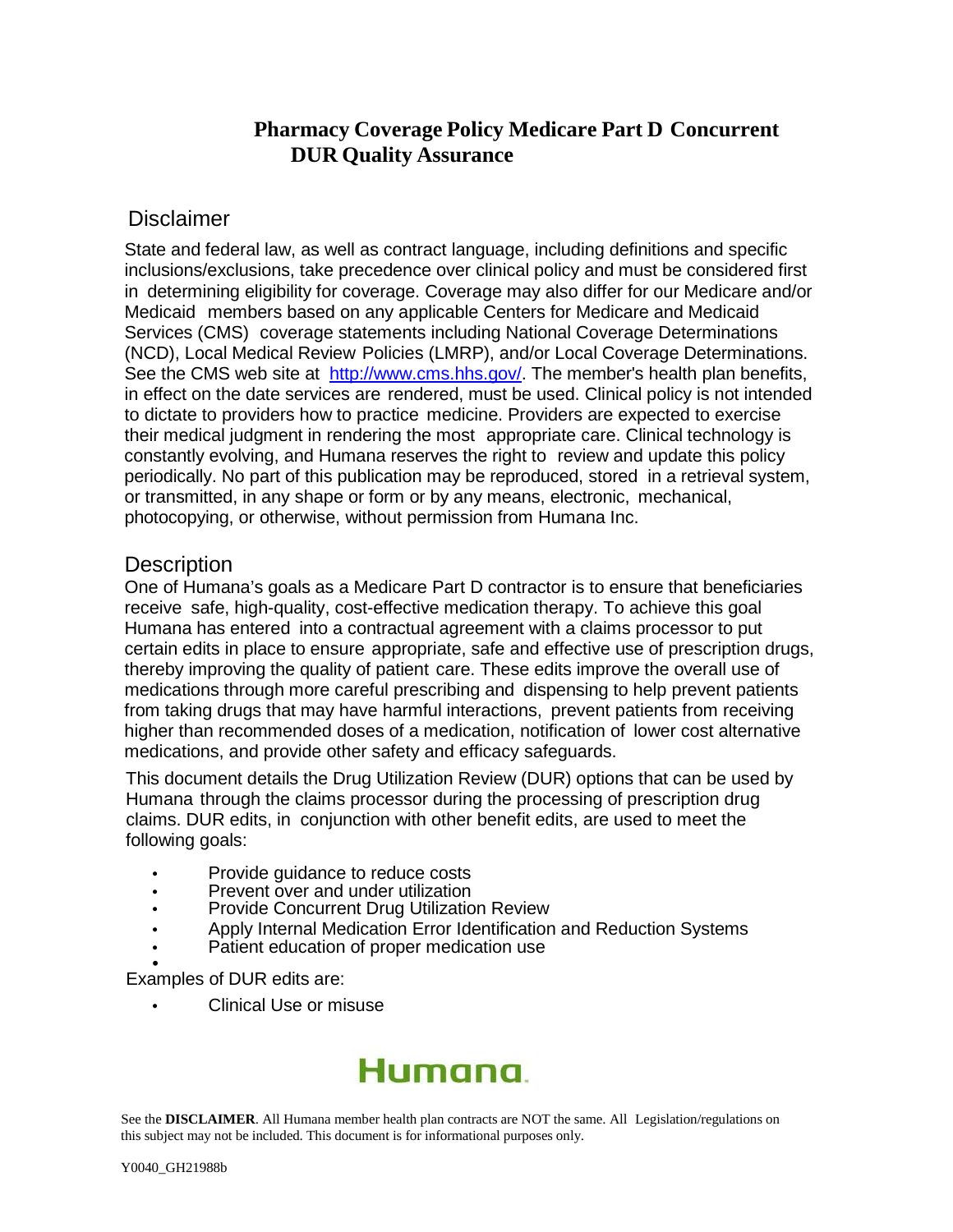- Drug-Drug Interaction
- Age/Gender related contraindications
- Drug-Allergy contraindications
- Drug-Disease contraindications
- Preferred Product
- Duplicate Therapy Monitoring
- Minimum and Maximum Dosage Ranges
- Step Therapy Protocol
- Time Interval Protocols
- Maximum Daily Dose
- Maximum Daily Consumption
- Prior Authorization
- Initial Dose Protocols
- Regulatory limitations

Humana Drug Utilization Review (DUR) is structured as a series of separate programs. They may be used individually or in combination to form the optimum screening environment.

### Definition of DUR edits

#### Drug-Drug Interaction

Drug-Drug Interaction (DDI) screening is used to alert pharmacists of drugs that have been flagged as interactive according to the drug database and user-defined options. A drug interaction occurs when one drug positively or negatively affects another drug.

Possible Drug-Drug Interaction results include inactivation or decreased efficacy of one or both drugs, increased toxicity, efficacy of one or both drugs, or an increase in adverse drug reactions (ADR) from one or both drugs.

The purpose of performing on-line screening for Drug-Drug Interaction is to alert the pharmacist that the patient is taking two drugs with a potentially harmful ADR. This enables the pharmacist to use discretion and intervene, if necessary, to prevent unintentional and/or harmful outcomes for the patient.

#### Age/Gender Related Contraindications

Age/Gender screening is used to alert pharmacists of drugs that age or gender does not meet manufacturer, Food and Drug Administration, or clinical recommendations for use due to precautions specific to the medication.

The purpose of performing on-line screening for Age/Gender Interaction is to alert the pharmacist that the patient is taking a drug with a potentially harmful ADR as result of their age or gender.

This enables the pharmacist to use discretion and intervene, if necessary, to prevent unintentional and/or harmful outcomes for the patient.

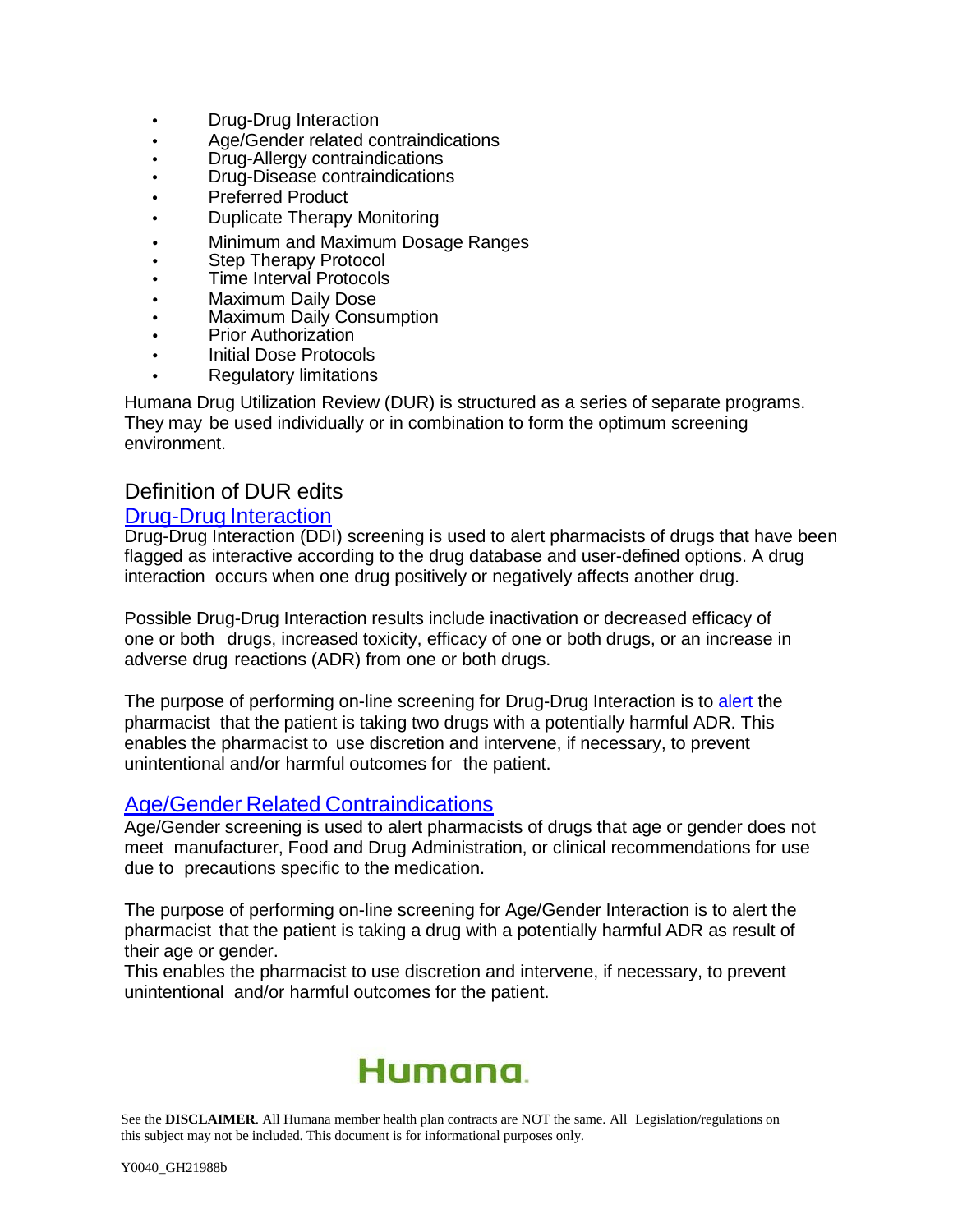#### **Drug-Allergy Contraindications**

Drug-Allergy screening is used to alert pharmacists of drugs that may cause an allergic reaction specific to a given patient. Medications related to those reported by patients as causing some form of allergic reaction are flagged and enable a pharmacist to use discretion and intervene, if necessary, to prevent unintentional and/or harmful outcomes for the patient.

## Preferred Product

The preferred product is the most effective treatment according to the health plan's recommendations. Preferred product screening allows the health plan to develop a listing of the drugs with the greatest potential for savings and specify that preferred products be used.

With the preferred product screening option, the pharmacist submitting the prescription receives an on-line notification that the drug being dispensed is not the preferred product. This allows the pharmacist to use discretion and intervene, if appropriate, to prevent unnecessary expense, ineffective treatment, or unpredictable patient outcomes.

### Duplicate Therapy Monitoring

Duplicate Therapy Monitoring informs pharmacists that a newly prescribed drug may duplicate the therapeutic effects (Therapeutic Duplication) of another drug already prescribed for an individual patient.

Therapeutic Duplication can occur even when the two drugs are prescribed for different medical conditions. Possible results include additive toxicity and/or an increase in adverse effects.

The purpose of performing on-line screening for Therapeutic Duplication is to alert the pharmacist that the physician is adding a drug that potentially duplicates the therapeutic effects of a drug the patient is currently taking. This enables the pharmacist to use discretion and intervene, if necessary, to prevent unintentional and/or harmful outcomes for the patient.

### Minimum and Maximum Dosage Ranges

Minimum and Maximum Dosage Ranges (DR) alert pharmacists when the dose ordered by the physician is either below the minimum or above the maximum recommended dose as determined by the drug database or plan–defined parameters.

A potentially harmful situation arises when a drug is prescribed at a dose significantly above the maximum or below the minimum recommended. A dose below the recommended minimum may be sub-therapeutic (too small to be effective). Inadequate treatment allows the disease or condition to worsen. In addition to being harmful to the patient, treatment of the advanced disease or condition is usually more difficult.

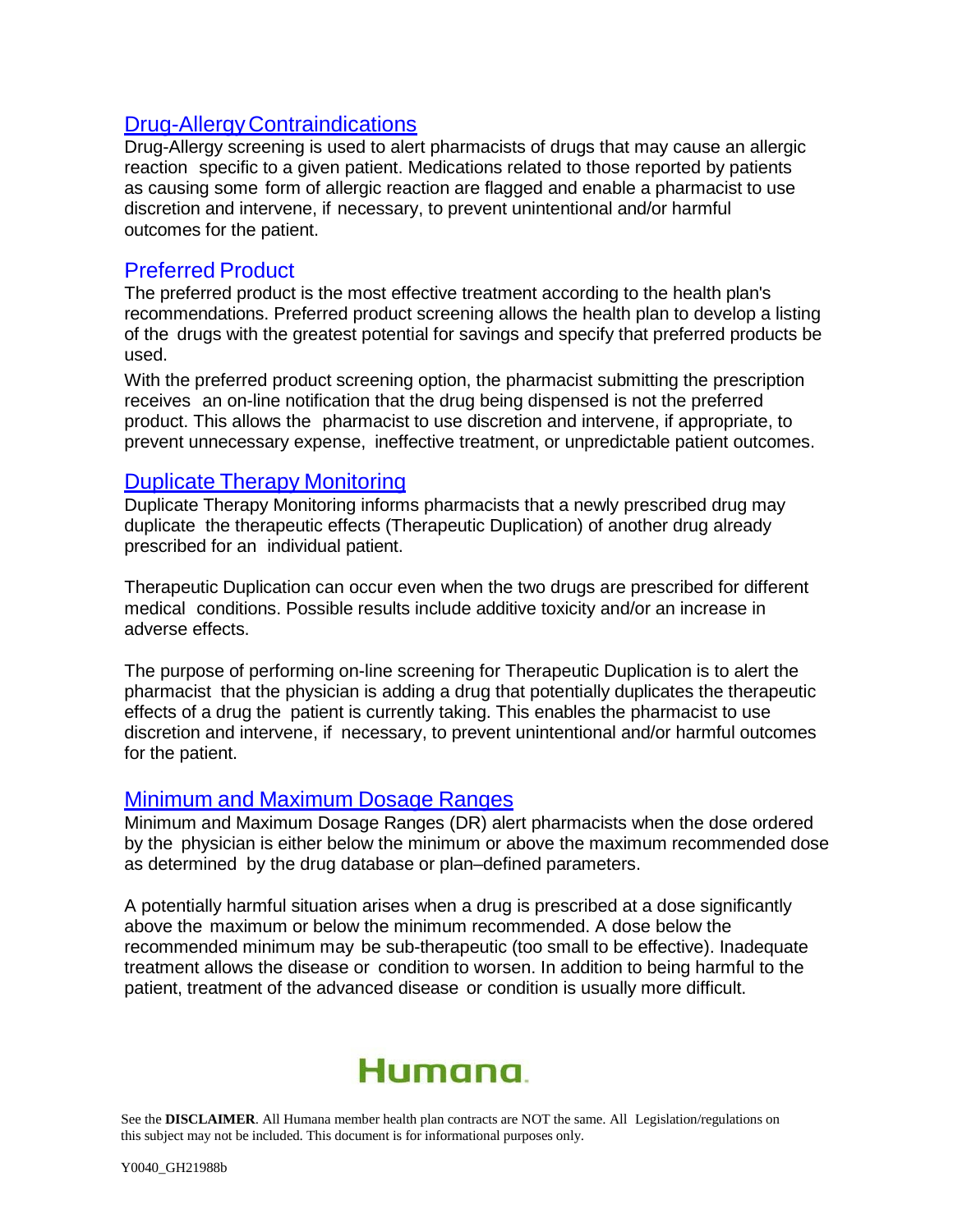Doses above the recommended maximum represent potential drug overdose problems. An overdose is either directly toxic to the patient or results in a greater incidence and intensity of side effects. The purpose of performing on-line screening for dosages out of the normal range is to alert the pharmacist that the dose ordered by the physician is either below the minimum or above the maximum recommended dose. This enables the pharmacist to use judgment and intervene, if necessary, to prevent unintentional and/or harmful outcomes for the patient.

#### Step Therapy

Step Therapy promotes informed drug use and maximizes plan resources by defining how and when a particular drug or drug class should be used. Step Therapy Protocols allow the plan to define a logical sequence of therapeutic alternatives. Step therapy also allows the member to maximize their health care dollars. The plan can control the use of certain drugs or classes of drugs based on previous or concurrent therapy with other drugs following that sequence. Step Therapy requires the use of other therapy (either a drug identified by Generic Code Number (GCN) or any drug within a Specific Therapeutic Class) for a required length of time within a specified time period, before using the requested drug (GCN) or group of drugs.

### Time Interval Protocols

Time Interval Protocols allow the plan to specify and limit the number of courses of therapy allowed within a given time period. These algorithms are especially useful for expensive,

non-essential drug therapy that the plan would like to offer, but only on a limited basis. Examples of Time Interval Protocols include allowing a single course of nicotine patches over a member's lifetime, allowing one Exubera® (inhaled insulin) care kit within a calendar or benefit year or limiting H2 antagonist usage at acute doses to eight weeks.

The three types of Time Interval Protocol are as follows:

- 1. Therapy/Time Interval Protocol. Allows a plan to define the maximum number of days ' therapy allowed for a drug (GCN) or group of drugs in a Specific Therapeutic Class over a specified time frame.
- 2. Quantity/Time Interval Protocol. Allows a plan to define the maximum quantity allowed for a drug (GCN) or group of drugs in a Specific Therapeutic Class over a specified time frame.
- 3. Dose/Time Interval Protocol. Allows a plan to define the maximum number of days' therapy allowed for a drug (GCN) or group of drugs in a Specific Therapeutic Class at a particular dose level over a specified time frame.

### Maximum Daily Dose

Maximum Daily Dose (MADD) screening allows the health plan to act on prescriptions submitted with directions for use that exceed the maximum recommended dose for the

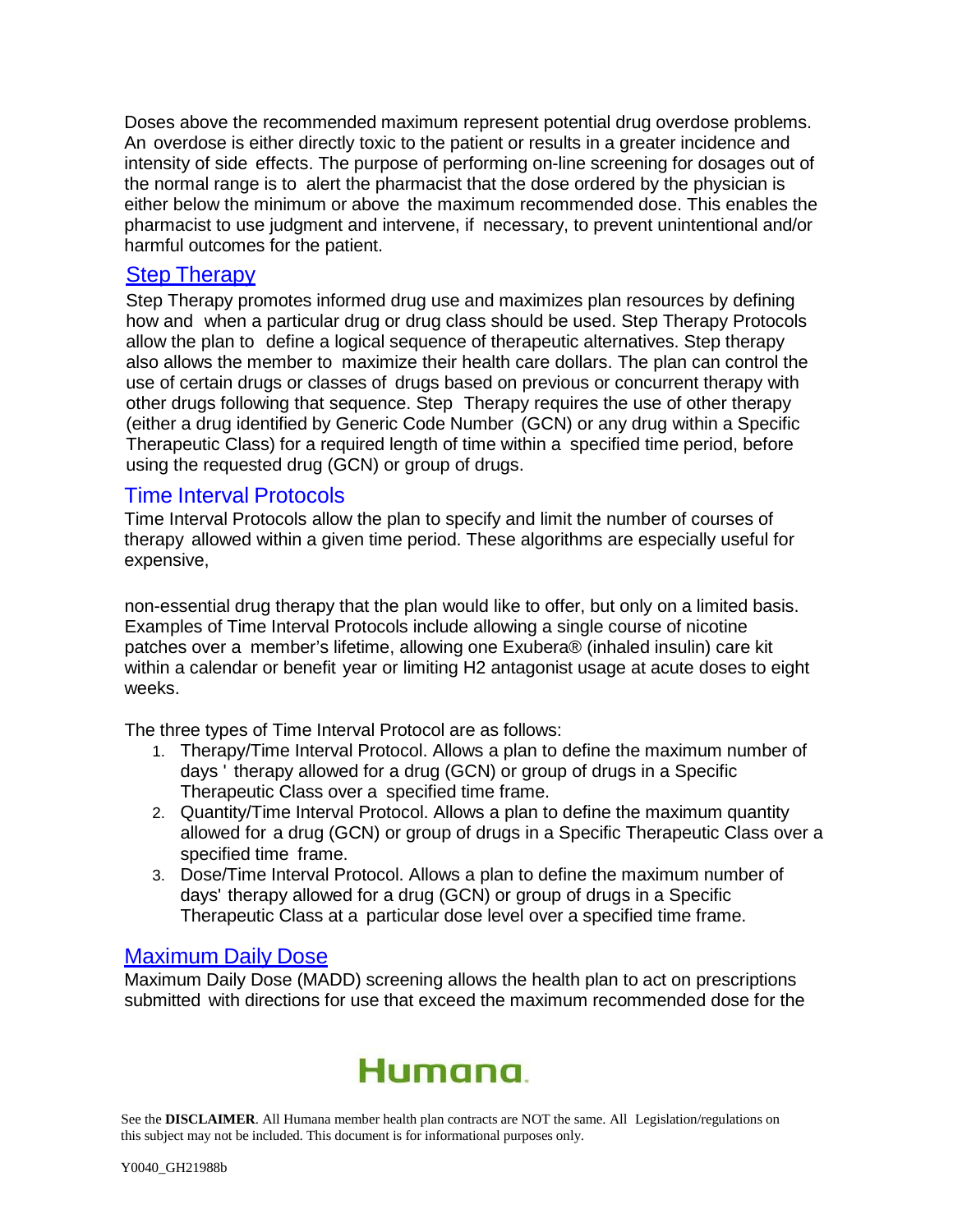most common indications. Humana Pharmacy and Therapeutics clinical pharmacy staff identifies MADD values through review of drug information, standard compendia and product labeling.

#### Maximum Daily Consumption

Maximum Daily Consumption (DACON) allows the health plan to promote efficient drug dosage regimens. Medications selected for the DACON program must:

- 1. Typically be given as a single daily dose
- 2. Have multiple strengths available
- 3. Have a similar price (within 50%) for the next highest dosage strength.

### Prior Authorization

To promote the most appropriate utilization, selected high risk or high cost medications require prior authorization by the health plan to be eligible for coverage. Prior Authorization criteria are established by the Pharmacy and Therapeutics Committee with input from providers, manufacturers, peer-reviewed literature, standard compendia and other experts. In order for a member to receive coverage for a medication requiring prior authorization the member's physician must call or fax the plan with appropriate clinical information.

### Initial Dose Protocols

Initial Dose Protocols are designed to reduce waste and increase convenience during a trial period for a new or updated dosage regimen. Initial Dose algorithms allow the plan to enforce special restrictions and/or allowances for the initial trial period with a new maintenance medication. Examples of Initial Dose Protocols include restricting new maintenance medications to a ten-day "starter dose."

The DUR system was developed as a tool for pharmacists to screen the medications prescribed for a member. Through the protocols and therapy screenings described in this policy document, the DUR system provides pharmacists with real-time information via a telecommunications network by monitoring all submitted claims. During DUR processing, each claim submitted is compared with other active prescriptions for each individual member and pertinent messages are provided to pharmacists alerting them of potentially harmful situations.